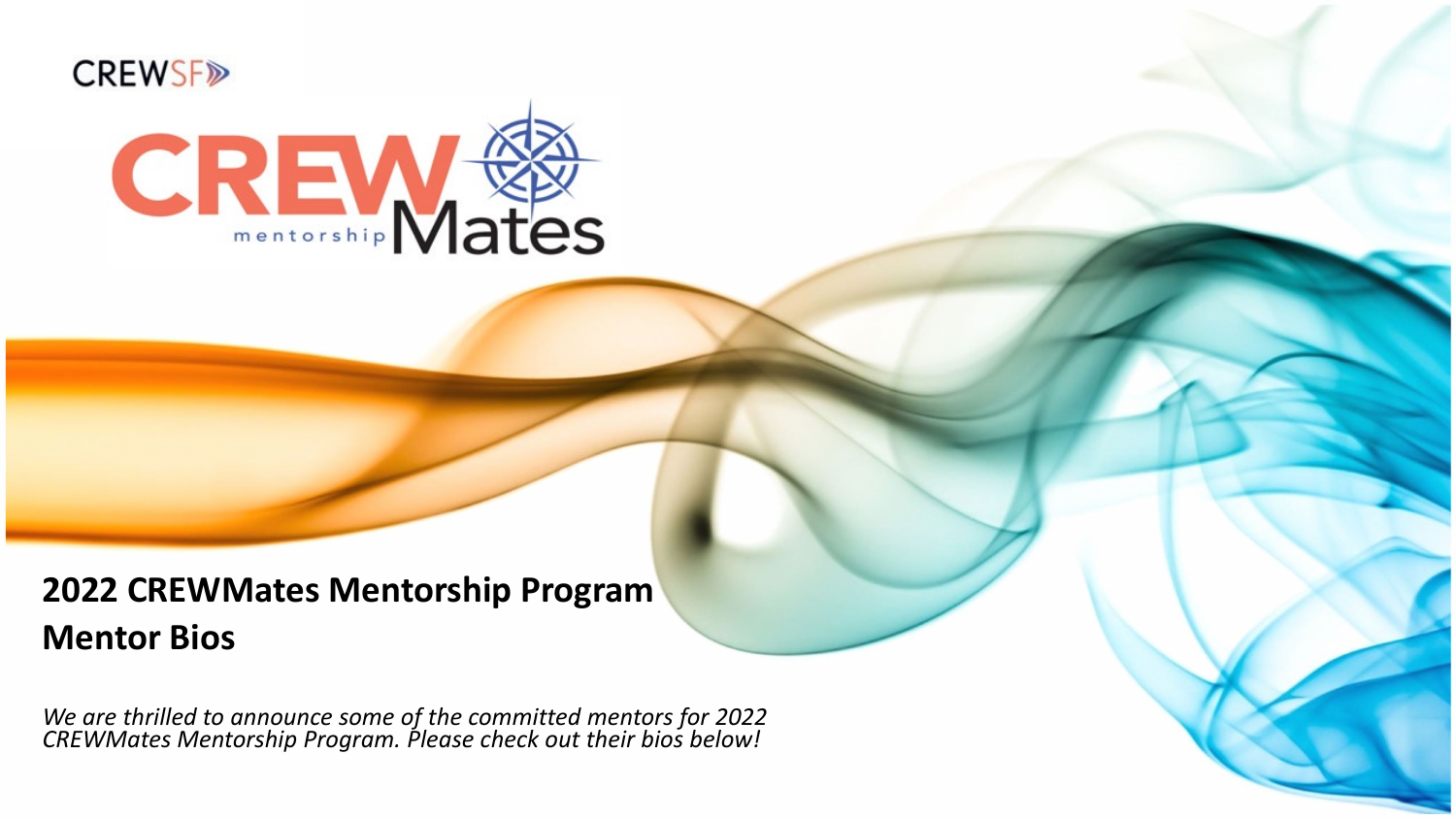#### **CREWSF®**

#### **Amy Bradac, AIA, LEED AP**



Amy Bradac founded Bradac Co in 2013 as a fullservice real estate construction management firm. As the CEO, she is responsible for the daily operations of the company, building new business relationships, and ensuring our team delivers high quality, high value service to all of our clients. Amy's 20+ years of experience as an architect and contractor give her the unique perspective of having viewed the industry from every angle, which makes her particularly adept at facilitating communication and moving projects forward on time and on budget.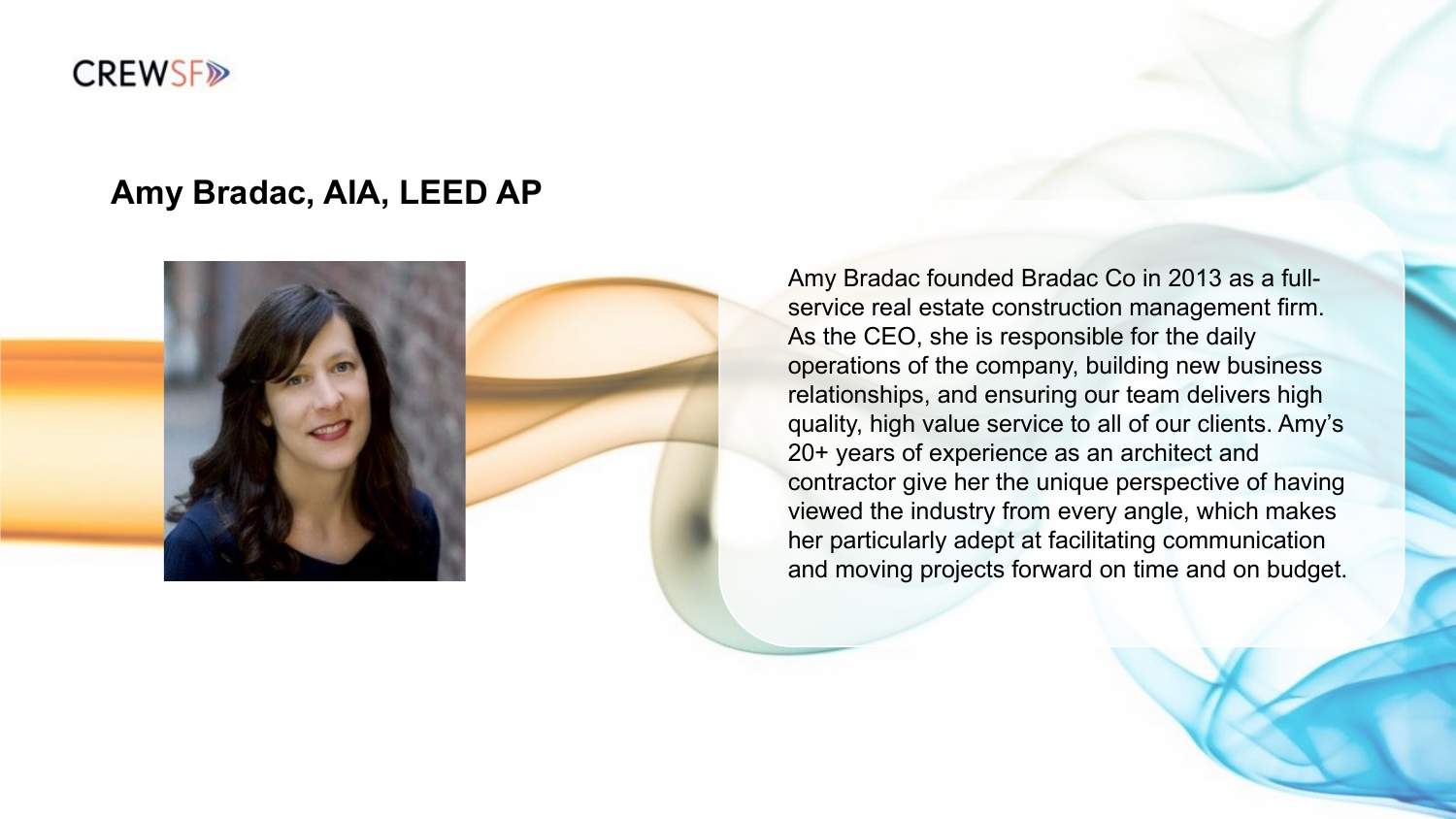

#### **Benjamin Osgood**



Benjamin Osgood has brokered over \$350M in commercial real estate transactions and is the founder of Recreate, a real estate agency that exclusively represents tenants and buyers. Benjamin began his career in 2006 and went on to join the listing teams for prominent Bay Area landlords such as Ellis Partners, Legacy Partners, Graham Street Realty and Grey and Reynolds Properties. Today, he exclusively represents office tenants, however his background in landlord representation provides him with a unique 360º perspective which he leverages to maximize value while minimizing risk for his clients. Outside of commercial real estate, Benjamin is an avid hiker, chef, photographer, mediocre tennis player, formidable bocce opponent and unabashed lover of the opera, symphony, ballet, hard bop jazz and all things music.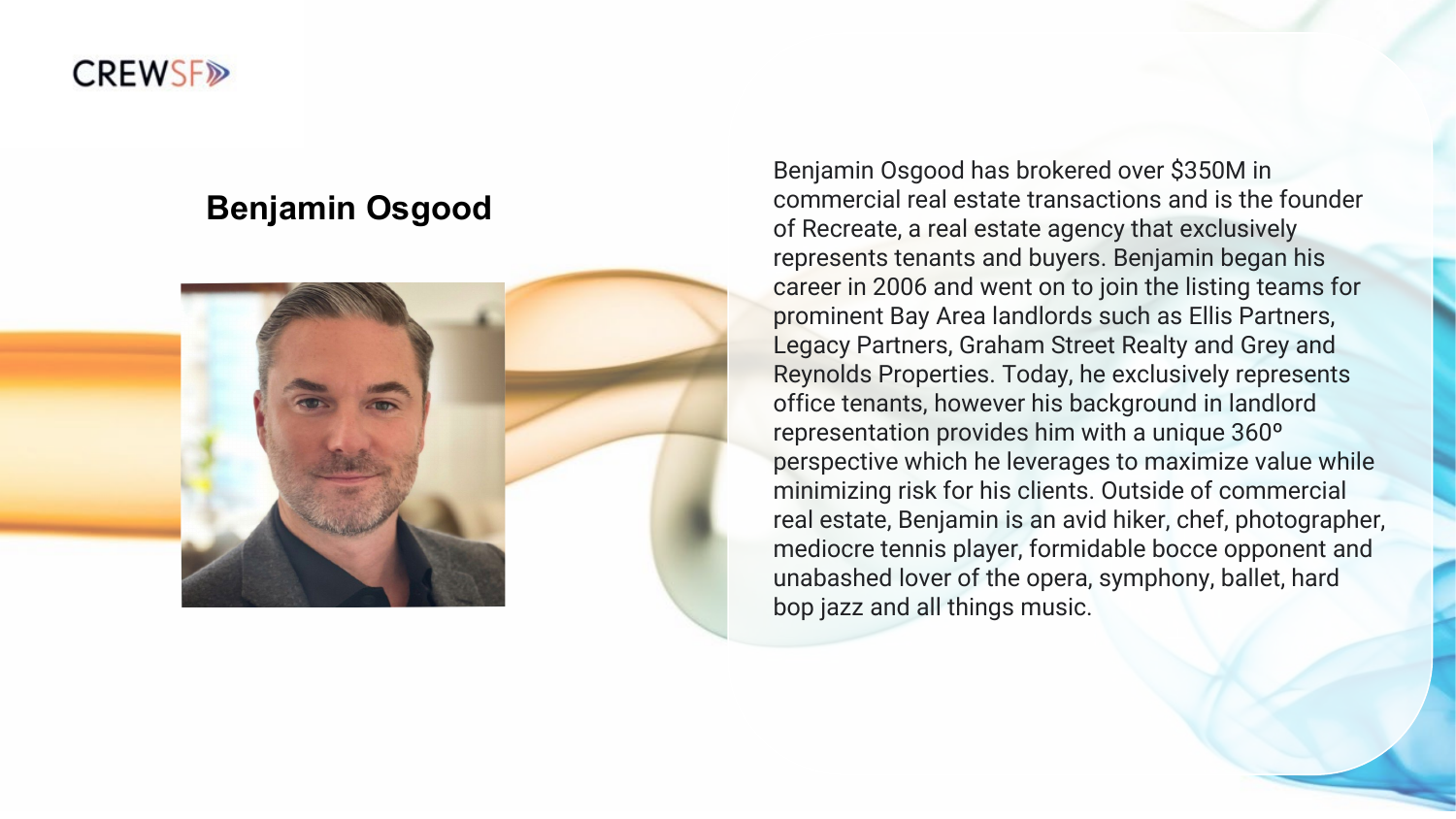#### **CREWSF<sub>I</sub>**

#### **Danielle McCombs**



Danielle is a seasoned Commercial Real Estate Professional with 18 years of experience working in the commercial mortgage industry. She is currently the Senior Business Development Associate for CBRE's Northern California Multifamily Debt & Structured Finance group. Danielle has significant experience working with borrowers and lenders structuring deals to meet the individual needs of each client. She has a proven track record negotiating complex financing transactions for all product types throughout the country. She is skilled at building and cultivating relationships on all sides of a transaction creating a collaborative environment to get a deal to closing.

Danielle holds a Masters of Real Estate from the Schack Institute of New York University and a Bachelor of Arts from the University of Delaware.

Danielle hosts the podcast "The Opposite of Small Talk", with her friend Kristy where they explore new ways to grow both personally and professionally. Check it out at [www.theoppositeofsmalltalk.com](https://nam04.safelinks.protection.outlook.com/?url=http%3A%2F%2Fwww.theoppositeofsmalltalk.com%2F&data=02%7C01%7C%7C4e27c1bbea504a2f982708d86a4909b4%7C9c40889b400643bfa232511323d1354f%7C0%7C1%7C637376209227009566&sdata=JtpEhI36QBPFzTigf1zIpBzsuIb8dfLU26i7tqXe0tg%3D&reserved=0)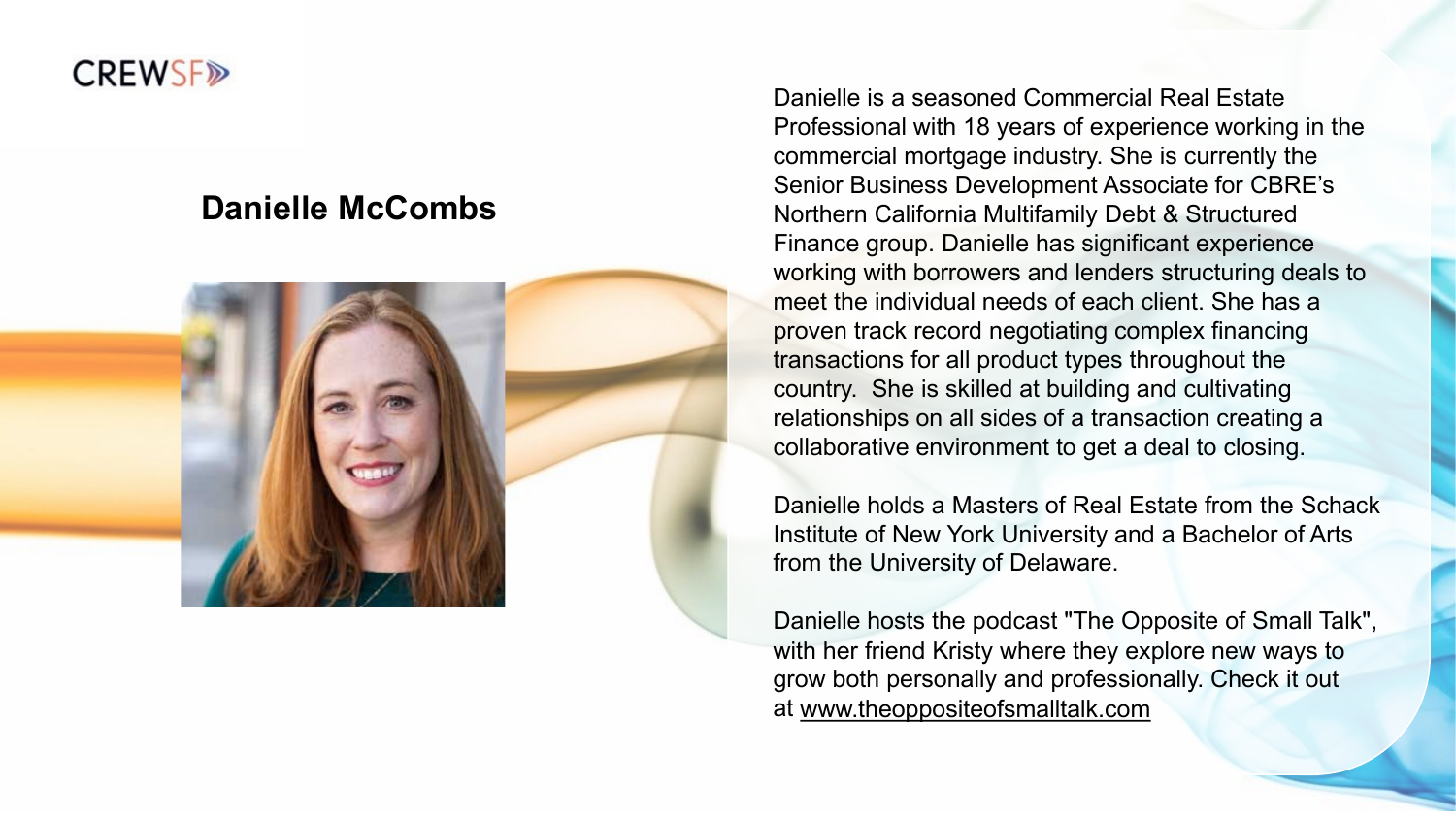

#### **Jenny Forrest**



Jenny Forrest is a Director of Construction Management at Hudson Pacific Properties. Jenny leads a team of ten professionals to manage construction projects at 9 million sq.ft. of office and retail properties in the Bay Area. Hudson Pacific Properties is a REIT, with a focus on innovation, ESG, and building great spaces for our tenants. She is an effective and motivated leader with over 20 years of experience in design, construction, and commercial real estate. She's not only passionate about collaboration, construction, and sustainability, but also a creative and strategic thinker, with a strong practice of process improvement. Jenny is dedicated to professional growth and development, and she hopes to give back to aspiring professionals and make a meaningful contribution.

Jenny earned her bachelor's degree from University of California, Berkeley.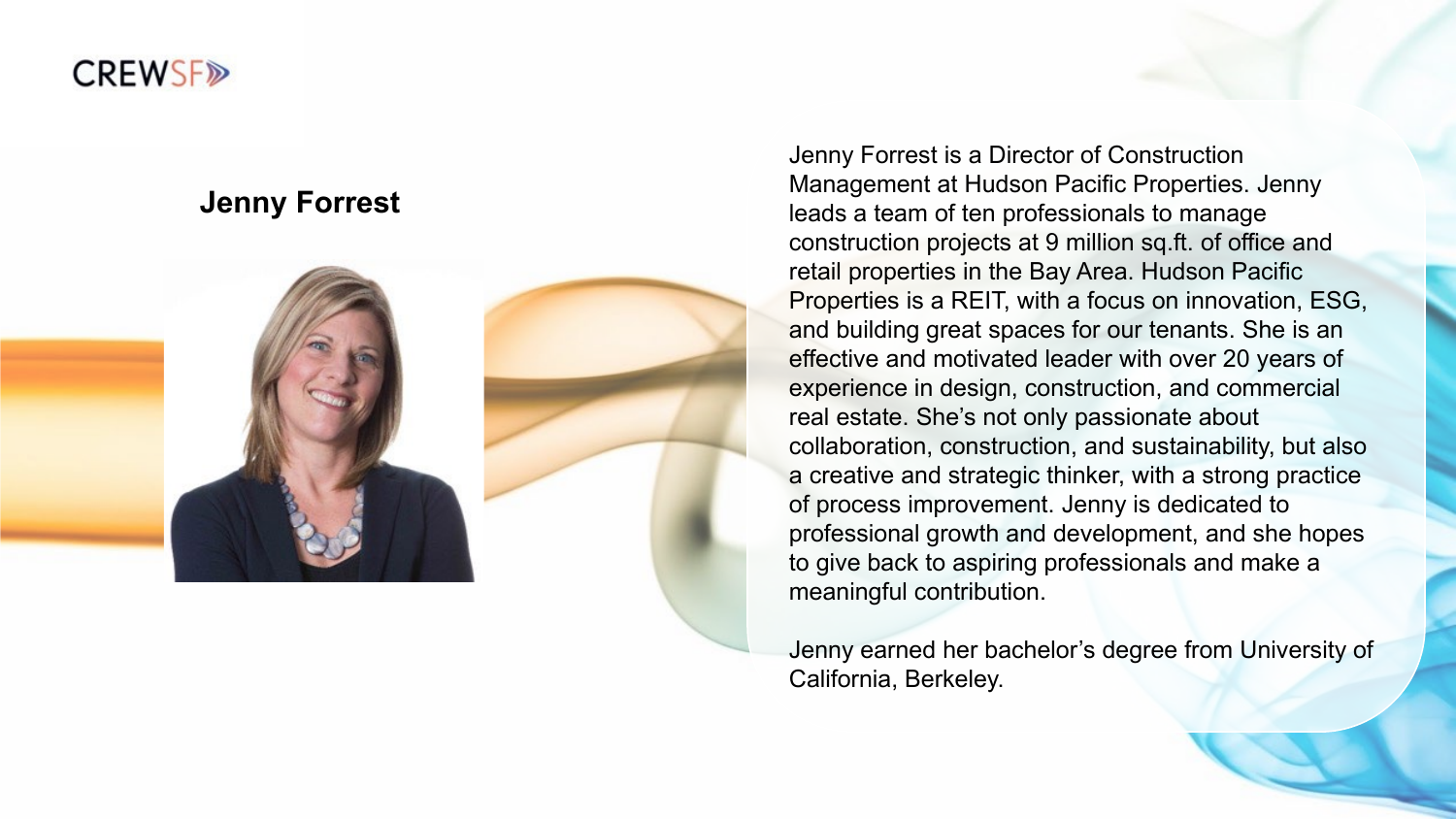## **CREWSF<sub>I</sub>**

### **Lada Kocherovsky**



Lada Kocherovsky is 2021 CREW SF President. As a Principal at Page & Turnbull, Lada has led numerous rehabilitations, adaptive reuse and new construction projects in the Bay Area. She also is in charge of financial management of the 40+ person architecture, planning, and historic preservation firm's finances. She is an architect with a passion for integrating new contemporary design in existing and historic environments. Lada's projects range from major commercial and institutional rehabilitations to feasibility studies, programming and planning analyses, and design of commercial interiors.

Noted for her ability to lead innovative integration of new architecture into existing structures and settings, Lada excels in creating communicative and integrated teams, with powerful results proven by numerous multi disciplinary projects, including the Martial Cottle Park Visitor Center in San Jose, the Social Hall and Crocker Dining Hall at Asilomar State Park in Pacific Grove, and the \$110 million Walt Disney Family Museum in the Presidio of San Francisco, among others.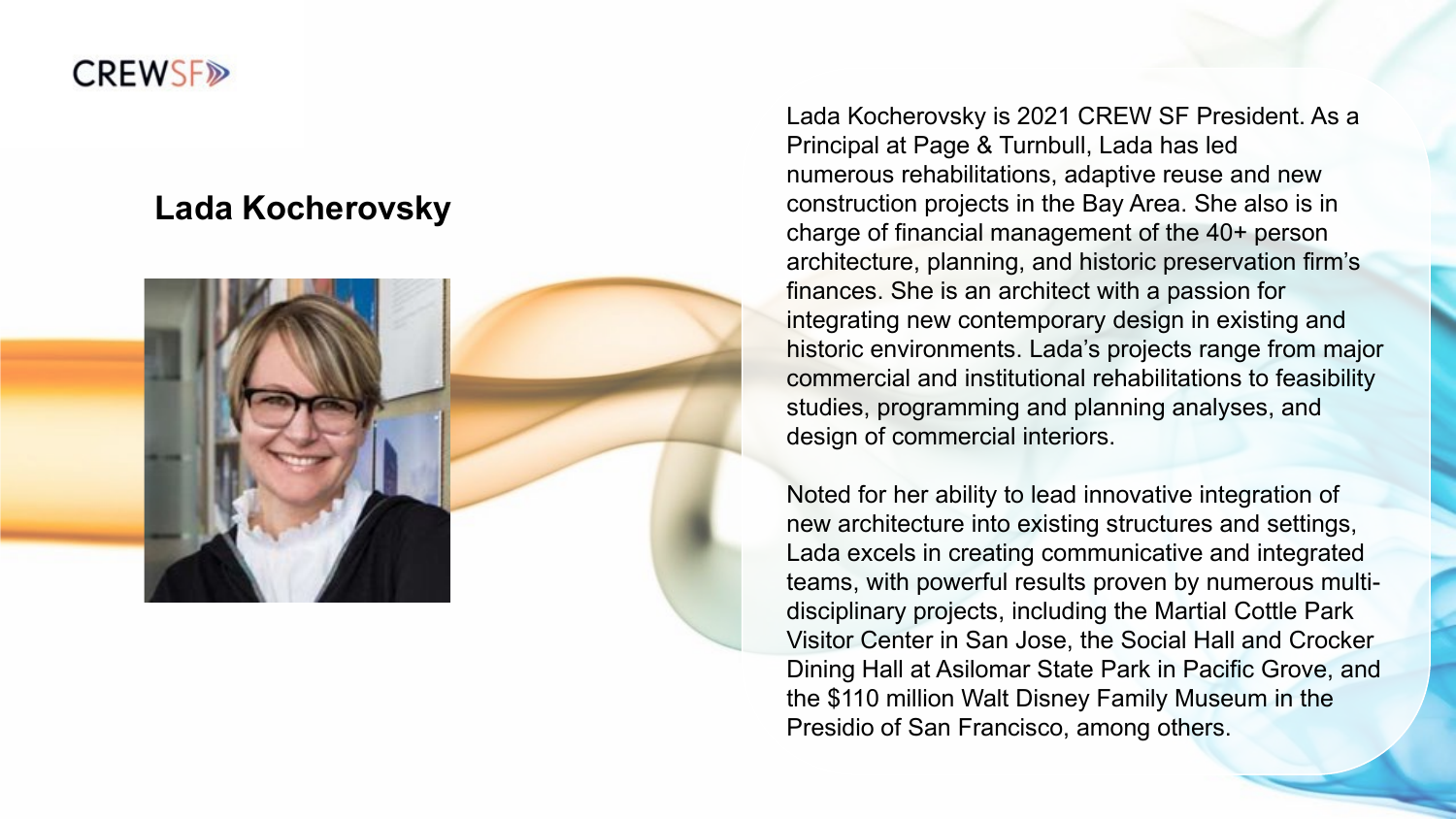### **CREWSF<sub>®</sub>**

## **Laura Scripture**



Laura founded Summit Construction Management in 2014 in response to the need for dynamic and innovative thinkers in the real estate project management industry. Laura's eight years of construction industry experience include running her family's development company in Virginia, working for a General Contractor in San Francisco and three years with a small Construction Management group. She has represented a wide variety of tenants in the San Francisco Bay Area and has found her passion in ensuring client happiness, while delivering projects that are on schedule and within budget. Additional skills include client, vendor and subcontractor coordination, scheduling, cost controls, project documentation, and project closeout. Before entering the construction industry Laura attended Middlebury College where she was Captain of the Ski Team and a 2 time All American.

Projects: LinkedIn, One Medical, Twitch, ClearSlide, General Assembly, LogMeIn, Hiscox, Legacy Partners: UCBE and Workday, Expa, The Focal Point, Order Ahead, CrowdFlower, and BK Publishers.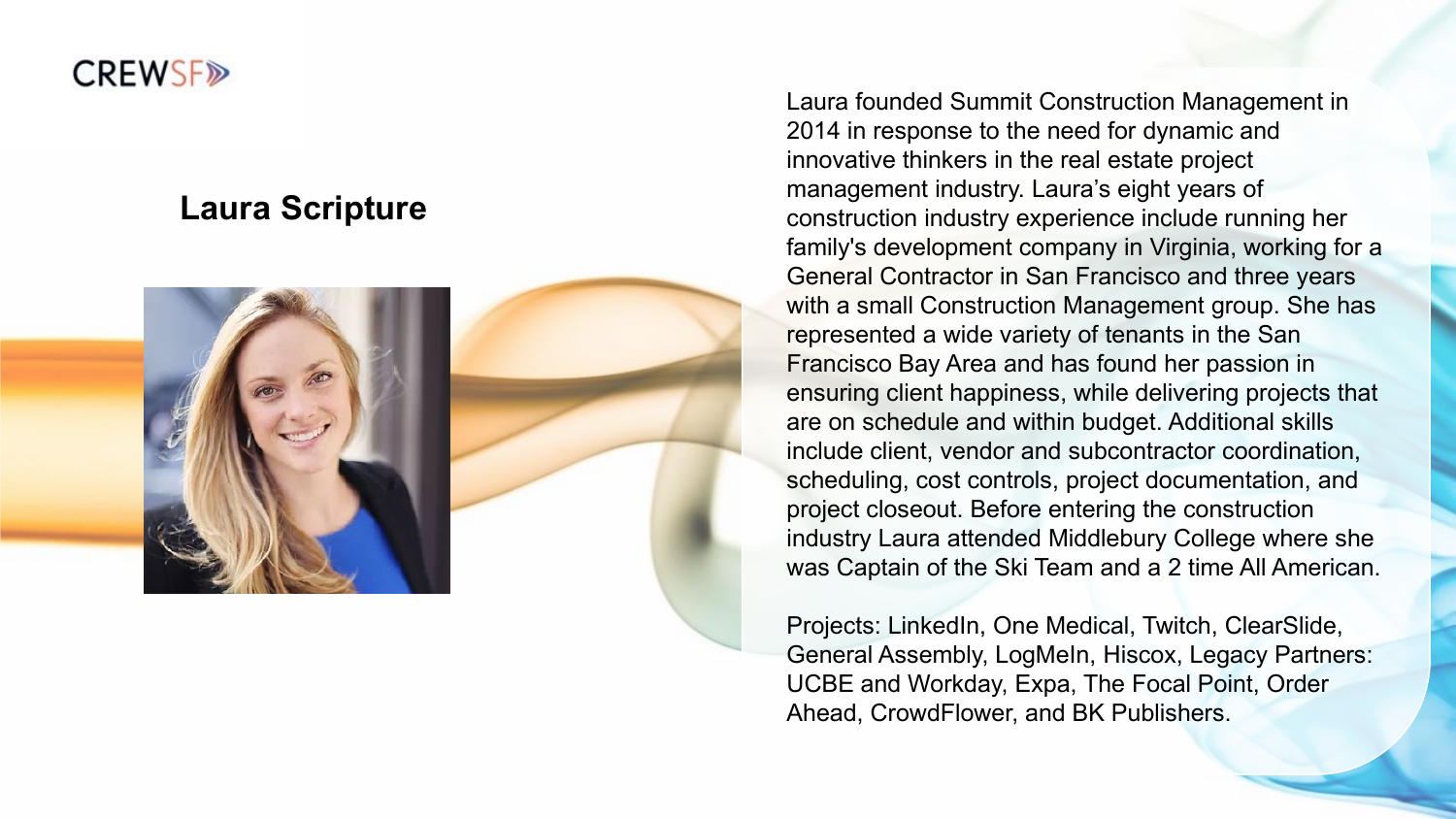### **CREWSF®**

### **Samantha Low, LEED AP (BD+C)**



Samantha S. Low, LEED AP (BD+C) is a tenant real estate advisor at Cushman & Wakefield and a cofounder of TenantSee (www.tenantsee.co), a technology that empowers tenants with knowledge on what goes on behind the CRE transaction curtain, which provides transparency and efficiency from site selections to moving into a new space. TenantSee won an award at the CRE Tech Conference in December 2018. She is the 2020 CREW SF President; whose mission is to develop and advance women as leaders in the CRE industry. She was recognized by Bisnow as one of the Bay Area Power Women in 2019 and the 2019 CREW SF MVP in the Elevate hosted by The Registry. She is also the Industry Outreach chair of the Cushman & Wakefield WIN (Women Integrated Network) SF Chapter, the West Region co-chair of C&W ASPIRE (Asian and Pacific Islanders Professionals in Real Estate), and a prominent diversity & inclusion advocator. She lives in SF with her husband and three daughters. When not tirelessly supporting her family and purposes, she can easily spend an entire day at the museum or watch Game of Thornes.

Samantha earned a degree in Architectural Electrical Engineering from University of Kansas.